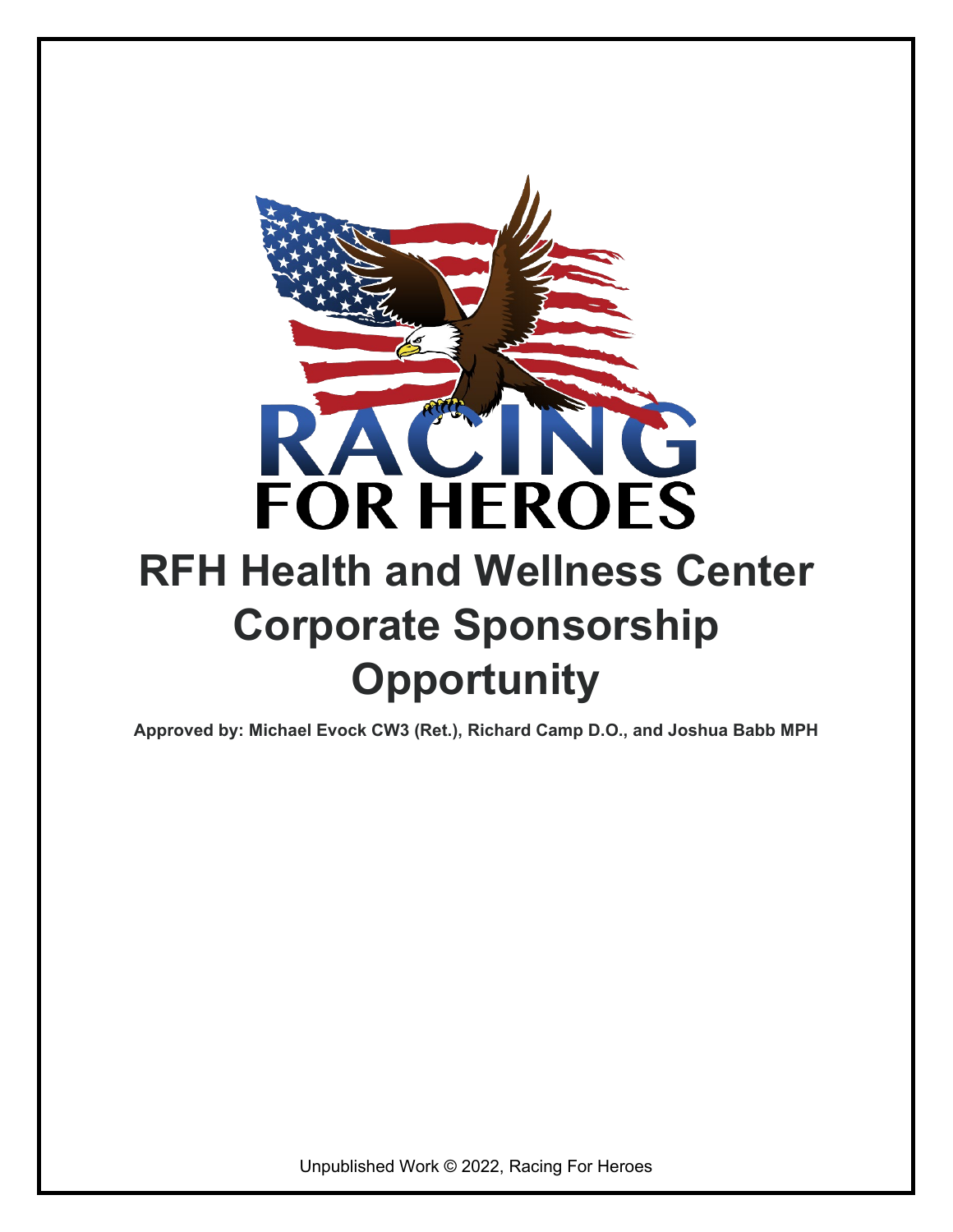## **RFH Health and Wellness Corporate Sponsorship Opportunity**

RFH Health and Wellness is excited to announce its plan to build a complete health and wellness center co-located with VIRginia International Raceway in the Motorsports Technology Park and is seeking a limited number of Corporate Sponsors that want to get in on the ground floor of this exciting opportunity. Your corporate sponsorship of \$50,000 will go towards the RFH Health and Wellness Center's initial infrastructure, equipment, and start-up costs. In return for your sponsorship, you and your significant other will receive life-long Platinum+ Memberships and your employees will have access to a discounted Gold+ Membership. These membership levels will not be offered after the founding sponsorship opportunities have closed. Further, all corporate sponsors will be provided advertising space within the Health and Wellness Center as well as a commemorative plaque thanking them for their generous sponsorship.

The Platinum+ Membership provides full access to the RFH Health and Wellness Center and all the services provided within at ZERO internal cost. The yearly value of this dual Platinum+ Membership is estimated at a minimum of \$5,000, but the actual value is much higher if sponsors take advantage of all the services offered within.. For corporate employees, the Gold+ Membership will be made available at only cost \$100 per month for each employee and will give them access to all standard Gold Membership pricing within the clinic as well as 24/7 access to their provider via his personal cell, which is generally not available to Gold Members. For larger corporate sponsorship opportunities, please reach out to the contact information listed below to discuss potential benefits.

Still reading…? then clearly you are interested and would like to know more about the RFH Health and Wellness Center as well as the services that will be offered within. Our center will house a complete gym with 24/7 access; a wellness area that includes whole-body cryogenic therapy, hyperbaric oxygenation therapy, red-light therapy and more; and a direct primary care center. The direct primary care center will take a functional approach to medicine rather than the conventional one size-fits all approach currently being utilized by corporate medicine. Functional medicine is health focused and seeks to address the root causes of health problems by creating a tailored health and wellness regimen for each individual. This approach requires a provider to spend much more time developing a plan for each patient; therefore, RFH is committed to low patient to provider ratio of only 400:1. Services offered through our direct primary care center include complete functional assessments, functional medicine lab evaluation, bioidentical hormone replacement therapy, HeartMath, vitamin and mineral supplementation, vitamin and mineral infusion or injection, and so much more.

Racing For Heroes and RFH Health and Wellness thanks you for taking the time to consider us in your philanthropic efforts and is eager to serve you on your journey to living your healthiest life possible. Together, we can redefine the health and wellness space in America so that everyone has access to the health and wellness services they deserve. If you are interested in becoming a Corporate Sponsor, want more information on the RFH Health and Wellness Center & Services, or have any other questions, please fell free to contact Joshua Babb, MPH, by email at [babbj@racingforheroes.org](mailto:babbj@racingforheroes.org) or by phone at (910) 603-0044. You may further contact our CMO and Primary Care Provider Richard W. Camp, D.O., by email at [rwcamp@racingforheroes.org.](mailto:rwcamp@racingforheroes.org)

Unpublished Work © 2022, Racing For Heroes